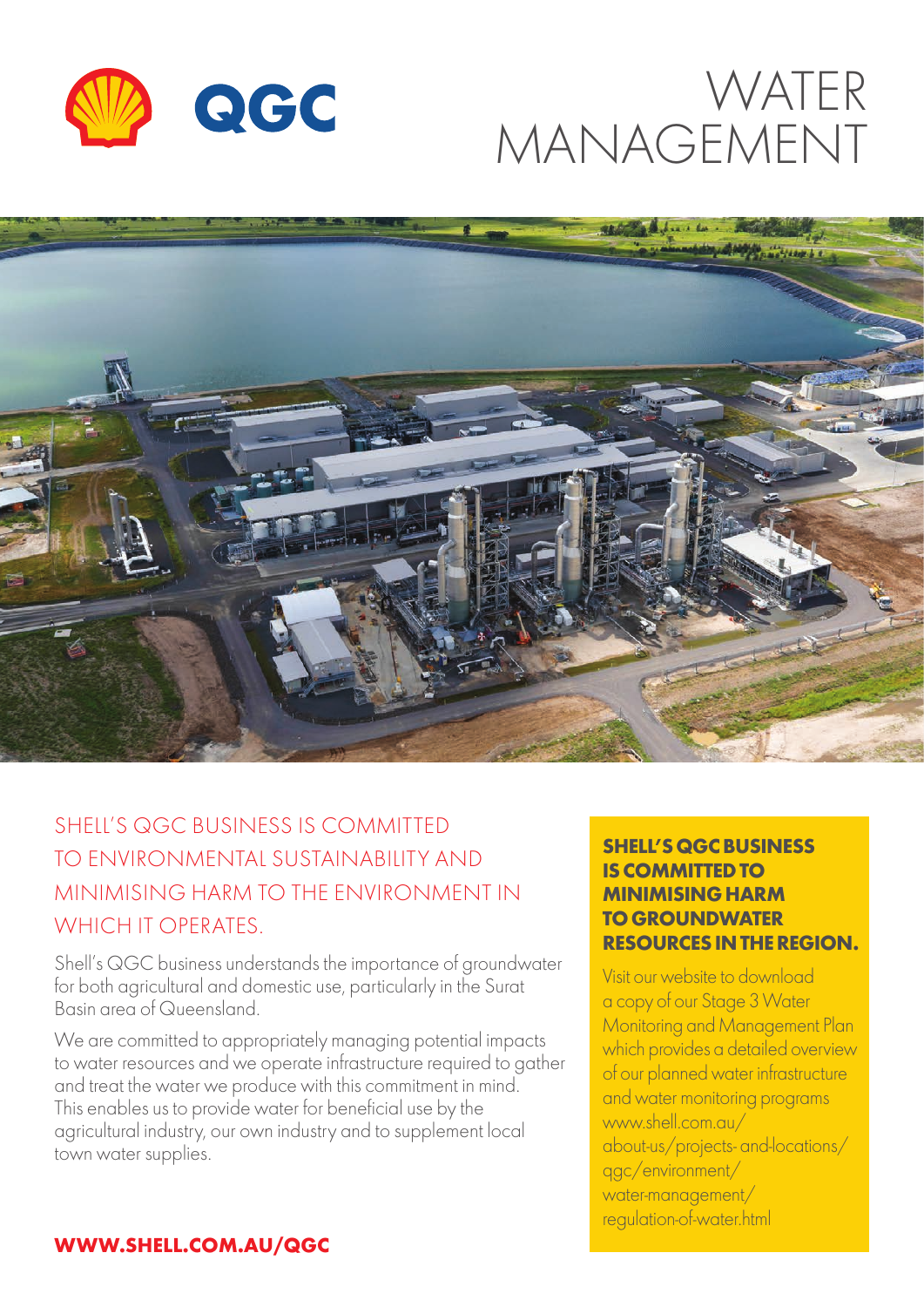#### **HOW IS GROUNDWATER EXTRACTED?**

Water is a by-product of natural gas extraction. Natural gas in coal seams is held in place by the pressure of groundwater. The water is pumped to the surface by wells, relieving this pressure and allowing gas to flow and be collected.

The coal seams we develop are between 300 to 1,100 metres beneath the ground's surface and sit within the Walloon Coal Measures.

The water in those seams is typically saline and generally unsuitable for agriculture use or human consumption unless the salt is removed.

# **WHAT HAPPENS TO THE WATER?**

Most water is separated from gas at the wellhead before flowing through a network of gathering pipelines to storage ponds that are connected to our treatment facilities.

With the ability to extract groundwater comes the opportunity to treat the water for beneficial use.

#### **Well diagram OUR WATER TREATMENT PROCESS SUPPLIES AN AVERAGE OF 12,000 ML PER YEAR OF TREATED WATER TO THE CONDAMINE RIVER.**

#### **HOW DOES QGC TREAT ITS WATER?**

Shell's QGC business operates two purpose-built water treatment facilities.

The water is treated via a reverse osmosis treatment process which converts almost 97% of water into good quality, treated water suitable for beneficial use.

# **WHAT IS BENEFICIAL USE?**

Treated water from water treatment facilities is supplied to SunWater, Queensland's largest bulk water service provider, which delivers it to farmers and other customers.

As a result of beneficially reusing treated water, some farmers now have commercial opportunities to develop an irrigation system and increase farm income.

SunWater and Shell's QGC business monitor and test treated water for beneficial reuse to ensure it complies with the approvals that safeguard human health, the environment and to ensure suitability for agriculture use.



Natural gas is held in the Surat Basin coal seams by groundwater pressure. When the water is released gas flows from the seams.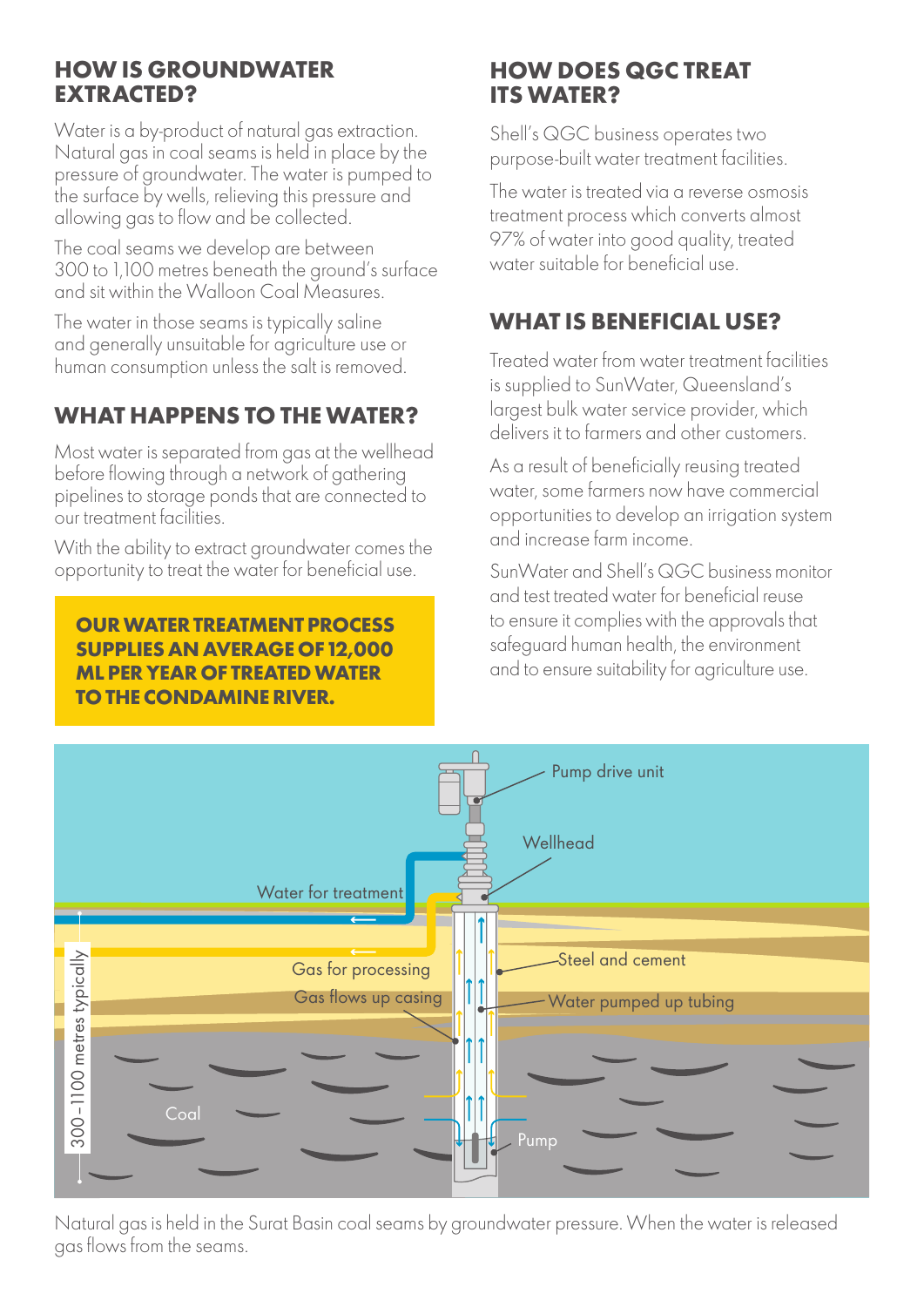## **WHAT HAPPENS TO THE SALT?**

The residual 3% (brine) from the water treatment process is currently safely stored in purpose built, dedicated ponds. Shell's QGC business has studied a number of ways to safely manage brine for the long-term.

When all safety, environmental and community and business factors are considered, crystallising brine into solid salt form and encapsulating it for long-term storage in purpose built cells is considered the most feasible and optimum solution.

#### **WHAT IS THE EFFECT ON WATER BORES?**

The company models how groundwater may be impacted and assessments indicate that coal seam gas related water extraction will not significantly impact on groundwater supplies. We have entered Make Good Agreements with relevant landholders to rectify any water bores that are impaired due to our operations.

A Make Good Agreement is a legally binding agreement which can involve compensation, measures to ensure supply or drilling of a replacement bore.

The *Queensland Water Act 2000* outlines the process for undertaking bore baseline assessments on water bores within our tenements before gas production commences.

The baseline assessments are important because they provide information on bore and groundwater characteristics before gas extraction begins. The baseline assessment is undertaken in accordance with guidelines published by the Queensland Department of Environment and Science.

The assessment involves gathering information on water level and quality, bore depth and diameter, bore construction and type of pumping infrastructure. Shell's QGC business provides results of all assessments to landholders and the Office of Groundwater Impact Assessment (OGIA).



Water from treatment facilities is used to assist agricultural producers in drought-proofing their property.

Find out more about our partnerships resulting in beneficial use of water solutions by visiting our website: www.shell.com.au/about-us/projects-and-locations/qgc/environment/water-management/ beneficial-use-of-water.html